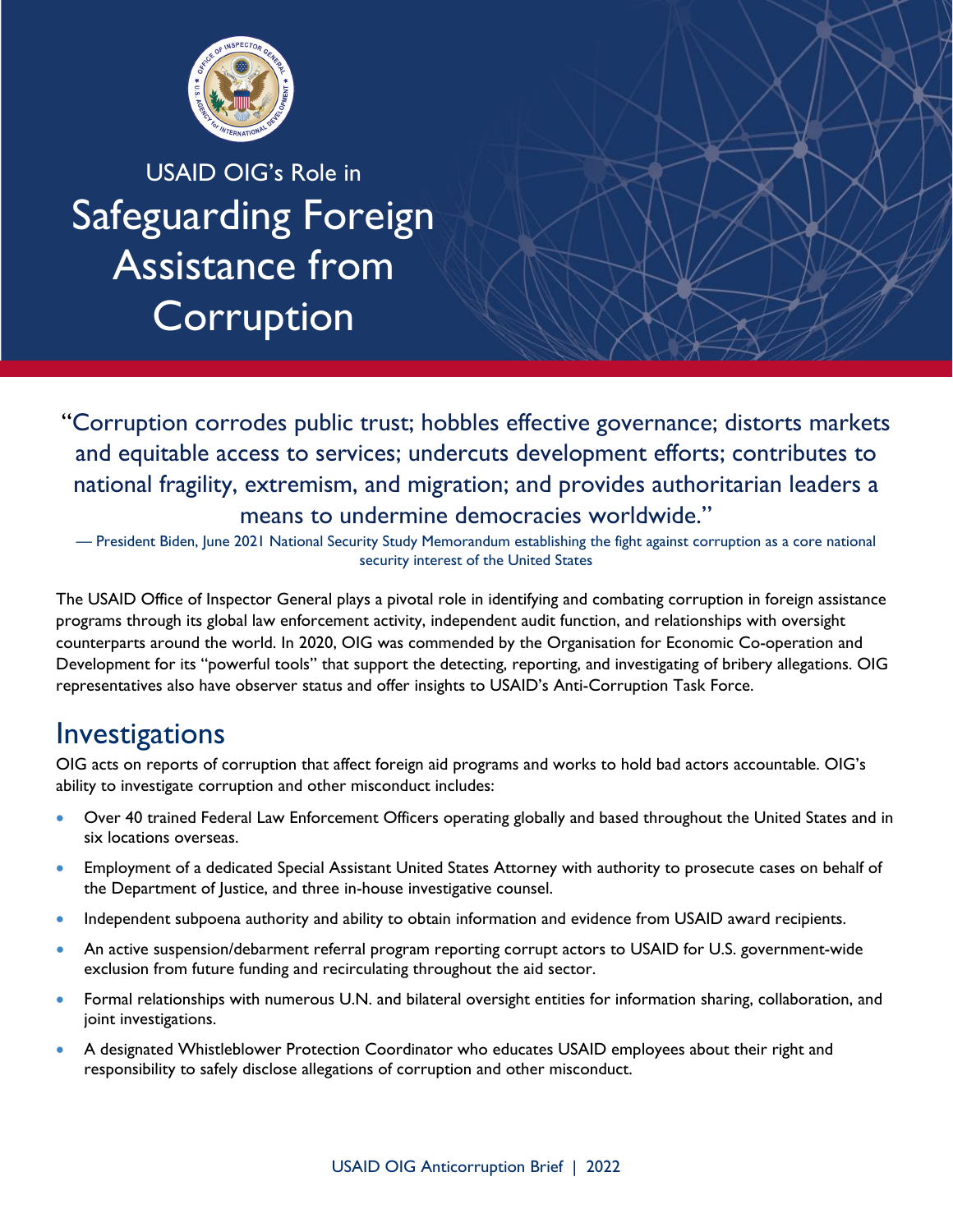### **Holding Corrupt Actors Accountable Through:**

#### **Criminal Investigations**

A multiyear OIG investigation led to the **extradition** and **40-month U.S. prison sentence** for a nongovernmental organization (NGO) procurement official who coordinated a collusive bidding scheme for the procurement of food and supplies intended for those displaced by the conflict in Syria.

OIG's investigation found that the procurement official bribed officers from other NGOs to obtain confidential procurement information and provided this information to his preferred companies in exchange for kickbacks, ensuring that they had an advantage over other bidders.

### **Civil Investigations**

An OIG investigation led to a **\$6.9 million civil settlement** with an international NGO under the False Claims Act.

This settled allegations that an international NGO submitted inflated invoices to USAID while implementing humanitarian assistance awards to deliver aid to refugees and displaced persons affected by the conflict in Syria. The NGO's staff participated in a collusion and kickback scheme that resulted in its procurement of goods at grossly inflated prices, which were then invoiced to USAID.

#### **Suspension/Debarments**

An OIG investigation led to the **debarment of three foreign service nationals and a related company** in South Africa after OIG discovered the employees engaged in a contract steering conspiracy, knowingly fabricating invoices and receiving kickbacks for each USAID contract that was awarded to the company.

Another OIG investigation led to the **debarment of an Africa-based NGO** after OIG discovered the NGO's diversion of USAID funding to a national political party.

## Direct Outreach to International Aid Organizations

Through targeted fraud awareness briefings and outreach to NGO legal counsels, OIG investigators and attorneys reinforce to grantees, contractors, and Federal employees their ability and responsibility to report allegations of corruption and other misconduct to OIG.

### **Participants Reached Through OIG Fraud Awareness Briefings**  *Fiscal Years 2019-2021*



In fiscal years 2019-2021, OIG conducted **455** fraud awareness briefings, reaching **23,448** participants around the world.

Notes: Includes both virtual and in-person briefings. The depiction and use of boundaries on this map do not imply official endorsement or acceptance by the U.S. government.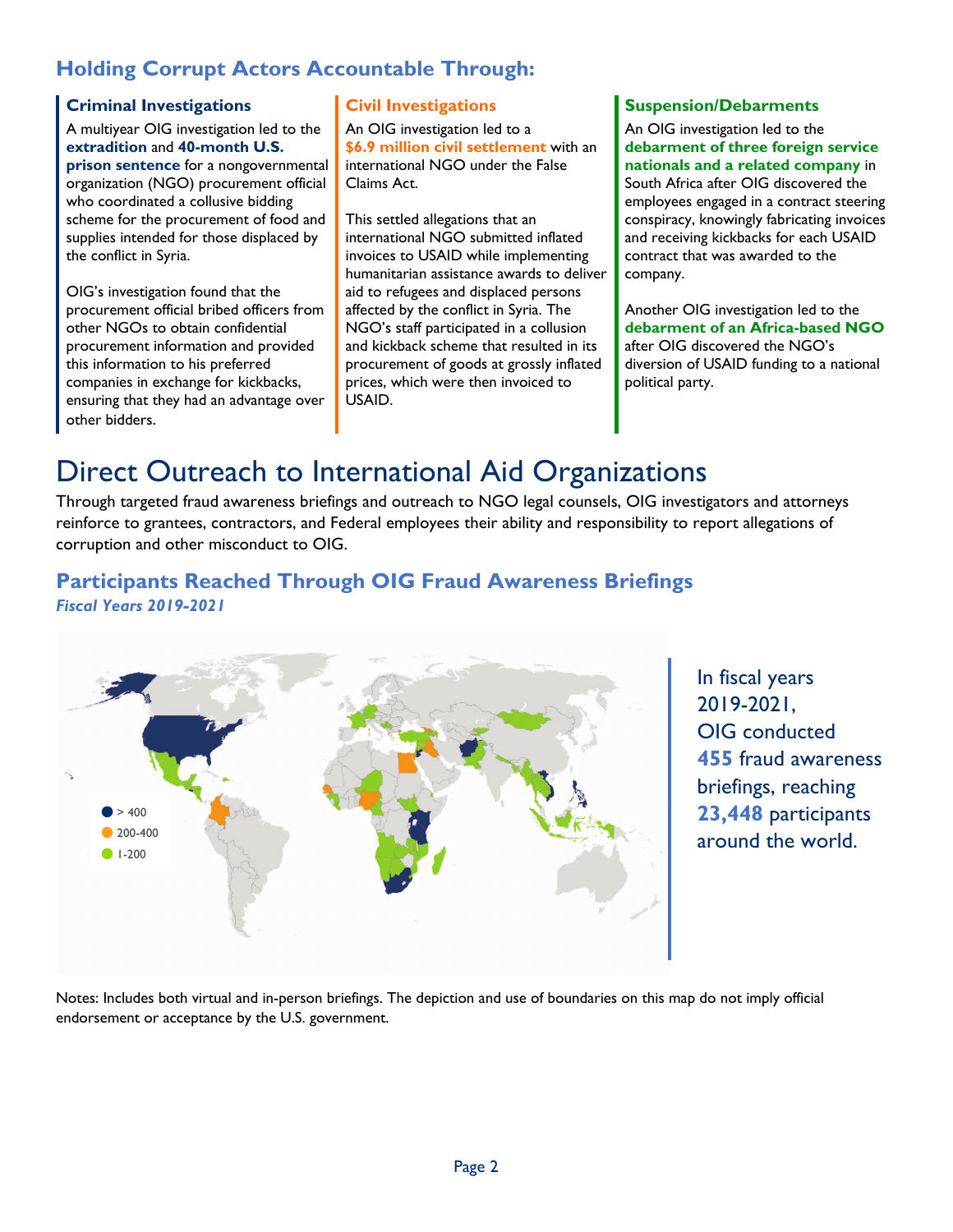## Audits and Evaluations

OIG's Office of Audit conducts audits and evaluations of USAID programs and operations. The reports produced typically result in recommendations to improve the effectiveness, economy, efficiency, internal control, and compliance with requirements of foreign assistance programs.

Our work points to greater corruption risks in certain environments, such as where USAID faces constraints in accessing project sites for monitoring. Risks also increase when USAID provides funds or commodities directly through local organizations that may lack the capacity to prevent corrupt acts. While USAID accepts certain risks in order to achieve broader foreign assistance objectives, our work underscores the need for continued diligence. For example:

- USAID did not follow through on some procurement fraud risk mitigation measures for an implementer working on Syria humanitarian response cross-border activities. Following our audit, USAID built new conditions into its awards with the implementer to help minimize risk.
- In its response to the Venezuelan migrant crises, USAID had incorporated leading practices to manage fraud risks but did not carry forward those risk management requirements in its guidelines to program implementers. This gap exposed programming to different fraud risks. For example, we found that one implementer had enrolled ineligible individuals affiliated with a local government due to control weaknesses in preventing employee corruption.
- In the case of supplying health commodities, our audits have highlighted trade-offs USAID must make between utilizing host country supply chains (which boosts self-reliance) and setting up parallel supply chains (which mitigates the risk of corruption and improves accountability).

# OIG's Worldwide Presence and Partnerships

Agency

OIG conducts oversight activities worldwide, working from the 12 offices shown in the following map. Our informationsharing agreements and partnerships with international oversight counterparts multiply the effects of our efforts to tackle corruption, enabling us to cast a wide net and leverage collective knowledge and resources to confront corruption allegations affecting programs across the aid sector. These global relationships include memorandums of understanding with oversight counterparts in:

- World Food Programme
- U.N. Office for Project **Services**
- World Health Organization
- U.N. High Commissioner for Refugees

• Japan International Cooperation

• European Anti-Fraud Office

- U.N. Development Programme
- Inter-American Development Bank
- Gavi, the Vaccine Alliance

### **OIG Office Locations**



Note: The depiction and use of boundaries and geographic names on this map do not imply official endorsement or acceptance by the U.S. government.